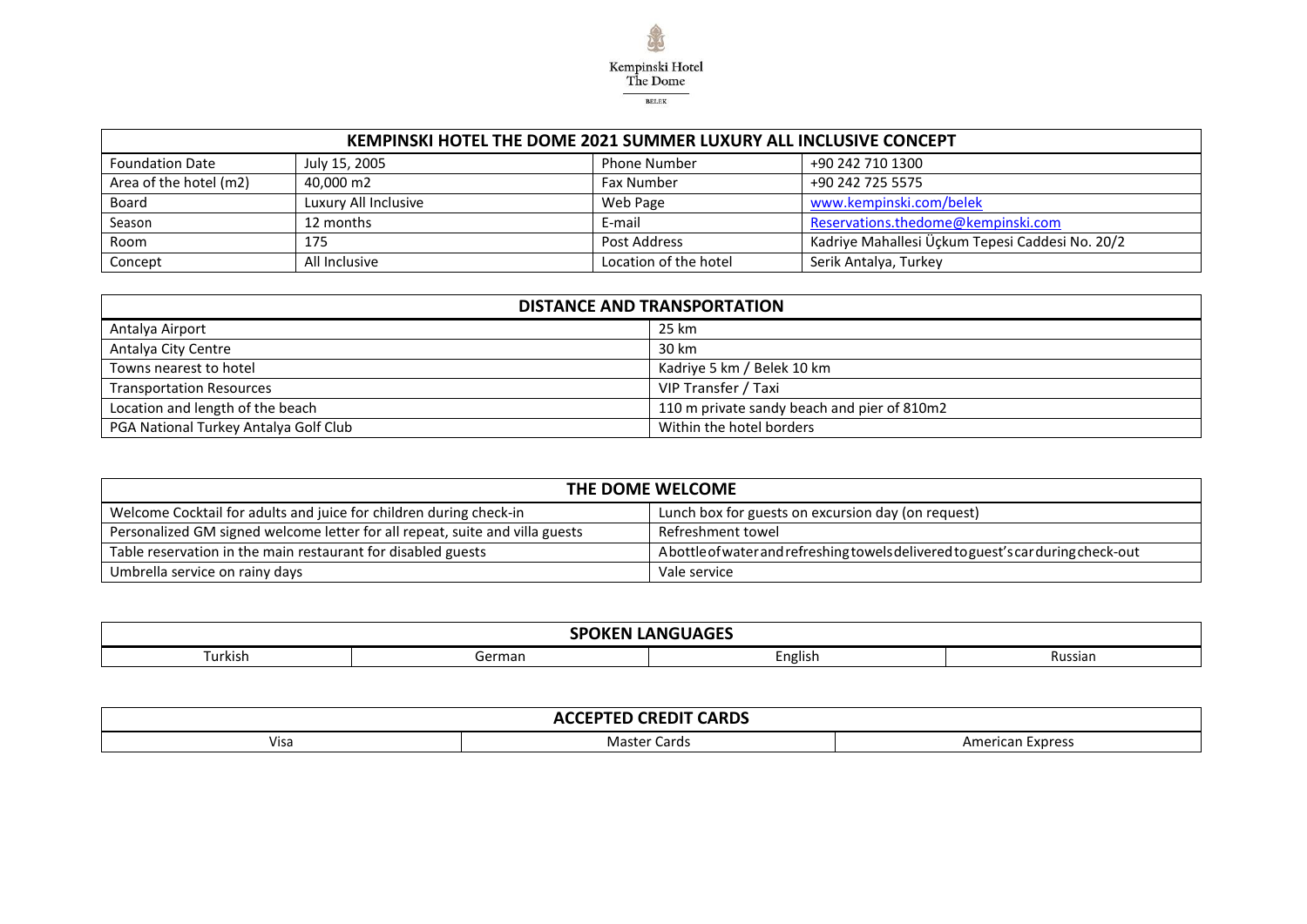

|        | <b>OTHER SERVICES &amp; FACILITIES</b>      |                                      |                              |                                                                      |                                                         |  |  |
|--------|---------------------------------------------|--------------------------------------|------------------------------|----------------------------------------------------------------------|---------------------------------------------------------|--|--|
|        | Wireless Internet<br>Connection             | Mini Library                         | <b>Business Center</b>       | Concierge service                                                    | Golf Bag locker                                         |  |  |
| Free   | Cold towel service at<br>the pool and beach | Safe Box in room and at<br>reception | Daily Newspaper (on request) | Changing room with lockers<br>(forearlycheck-inandlate<br>check-out) | ShuttleservicetoPGANational<br>Turkey Antalya Golf Club |  |  |
| Extra  | Airport transfer                            | Wheelchair                           | Doctor + Nurse               | Boutique                                                             | Meeting rooms                                           |  |  |
| Charge | Laundry & Dry Cleaning<br>service           | Buggy (child)                        | Candle Light dinner          | Cabana on pier                                                       | Direct external telephone                               |  |  |
|        | <b>Baby Sitting</b>                         | Special events                       | Pool Pavilion                | Cabana on beach                                                      | Watersport                                              |  |  |

| <b>Beach Facilities</b>         |                                                                                            |                                    |          |          |  |  |  |  |
|---------------------------------|--------------------------------------------------------------------------------------------|------------------------------------|----------|----------|--|--|--|--|
|                                 |                                                                                            | Service time between 10:00 - 18:00 |          |          |  |  |  |  |
|                                 | <b>Beach Cabana</b><br><b>Beach Pavilion</b><br><b>Pool Pavilion</b><br><b>Pier Cabana</b> |                                    |          |          |  |  |  |  |
| Charges                         | No                                                                                         | Yes                                | Yes      | Yes      |  |  |  |  |
| Beverage service                | Included                                                                                   | Included                           | Included | Included |  |  |  |  |
| Little fridge                   | <b>No</b>                                                                                  | Included                           | Included | Included |  |  |  |  |
| Fresh Fruit plate               | <b>No</b>                                                                                  | Included                           | Included | Included |  |  |  |  |
| Ice cream                       | <b>No</b>                                                                                  | Included                           | Included | Included |  |  |  |  |
| Snack Menu                      | <b>No</b>                                                                                  | Included                           | Included | Included |  |  |  |  |
| Location                        | Beach                                                                                      | Beach                              | Beach    | Pier     |  |  |  |  |
| Sunbeds                         | Yes                                                                                        | Yes                                | Yes      | Yes      |  |  |  |  |
| Direct access with stair to sea | <b>No</b>                                                                                  | N/A                                | N/A      | Yes      |  |  |  |  |
| Towel service                   | Yes                                                                                        | Yes                                | Yes      | Yes      |  |  |  |  |

| <b>HONEYMOON FREE SERVICE</b>                                                  |                                                                      |  |  |  |  |
|--------------------------------------------------------------------------------|----------------------------------------------------------------------|--|--|--|--|
| Proof of authenticity is required upon booking                                 |                                                                      |  |  |  |  |
| Special room decoration<br>Flower arrangements and welcoming card in room      |                                                                      |  |  |  |  |
| 10% Spa discount                                                               | One morning complimentary breakfast served in room (any desired day) |  |  |  |  |
| Fruit basket, Turkish delight, mixed nuts and bottle of sparkling wine in room | Special design cake served in room on arrival day                    |  |  |  |  |
|                                                                                | Upon availability early check-in / late check-out $(10:00 - 15:00)$  |  |  |  |  |

\*Reservation required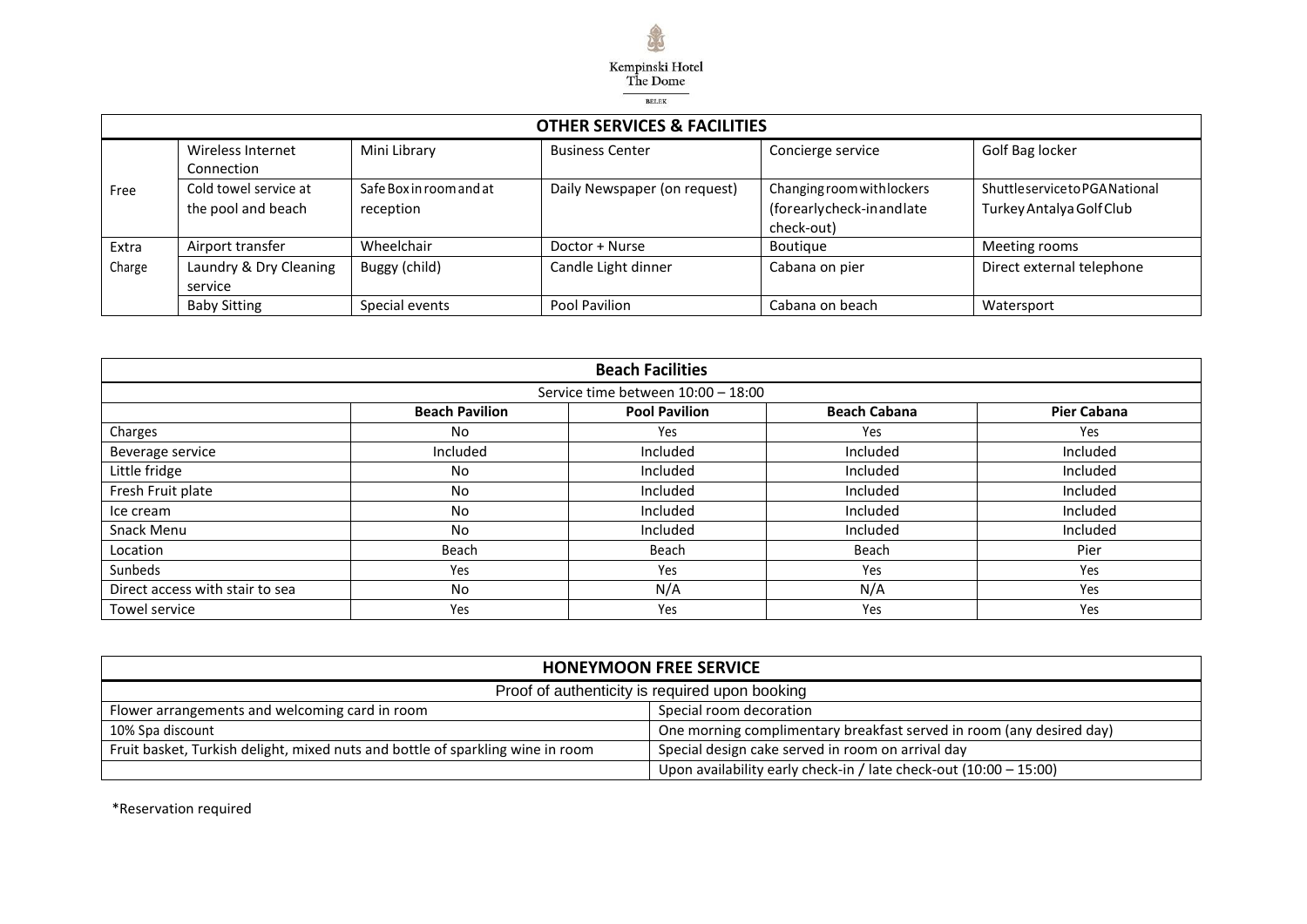

## **ACCOMMODATION**

| Total number of rooms | 1 7 L<br>∸′∼ | Hote | Total 4 floors main building (1 lobby floor and 3 floors with rooms) 157 |
|-----------------------|--------------|------|--------------------------------------------------------------------------|
| Total number of Beds  | 394          |      | rooms & suites and 18 villa's                                            |

|               | <b>ROOMS</b>           |                 |                   |                                                                                                                                                                                                                                                                                                                                                         |                  |  |
|---------------|------------------------|-----------------|-------------------|---------------------------------------------------------------------------------------------------------------------------------------------------------------------------------------------------------------------------------------------------------------------------------------------------------------------------------------------------------|------------------|--|
| <b>Number</b> | <b>Room Type</b>       | <b>Location</b> | Area              | <b>Features</b>                                                                                                                                                                                                                                                                                                                                         | Capacity         |  |
| 16            | Superior Garden view   | Main Building   | 38 m <sub>2</sub> | Room with garden view. Elegantly decorated, balcony, luxurious marble bathroom,<br>comfortable seating area, desk with data port, voice mail, parquet floor, interactive TV,<br>separate bathtub and shower, heated floor and heated mirror in bathroom, high<br>speed internet access, flat screen TV, safe box, minibar, hairdryer.                   | $Max2+1$<br>pax  |  |
| 41            | Superior Golf view     | Main Building   | 38 m <sub>2</sub> | RoomwithPGASultancoursegolfview.Elegantlydecorated,balcony,luxurious marble<br>bathroom, comfortable seating area, desk with data port, voice mail, parquet floor,<br>interactive TV, separate bathtub and shower, heated floor and heated mirror in<br>bathroom, high speed internet access, flatscreen TV, safebox, minibar, hairdryer.               | $Max2+1$<br>pax  |  |
| 32            | Superior Side Sea view | Main Building   | 38 m <sub>2</sub> | Room with a side sea view. Elegantly decorated, balcony, luxurious marble bathroom,<br>comfortable seating area, desk with data port, voice mail, parquetfloor, interactive TV,<br>separatebathtubandshower, heatedfloorandheated mirrorinbathroom, high<br>speed internet access, flat screen TV, safe box, minibar, hairdryer.                        | Max $2+1$<br>pax |  |
| 50            | Deluxe Room            | Main Building   | 38 m <sub>2</sub> | Room with a breath-taking direct sea view. Elegantly decorated, balcony, luxurious marble<br>bathroom, comfortable seating area, desk with data port, voice mail, parquet floor,<br>interactive TV, separate bathtub and shower, heated floor and heated mirror in<br>bathroom, high speed internet access, flatscreen TV, safebox, minibar, hairdryer. | $Max2+1$<br>pax  |  |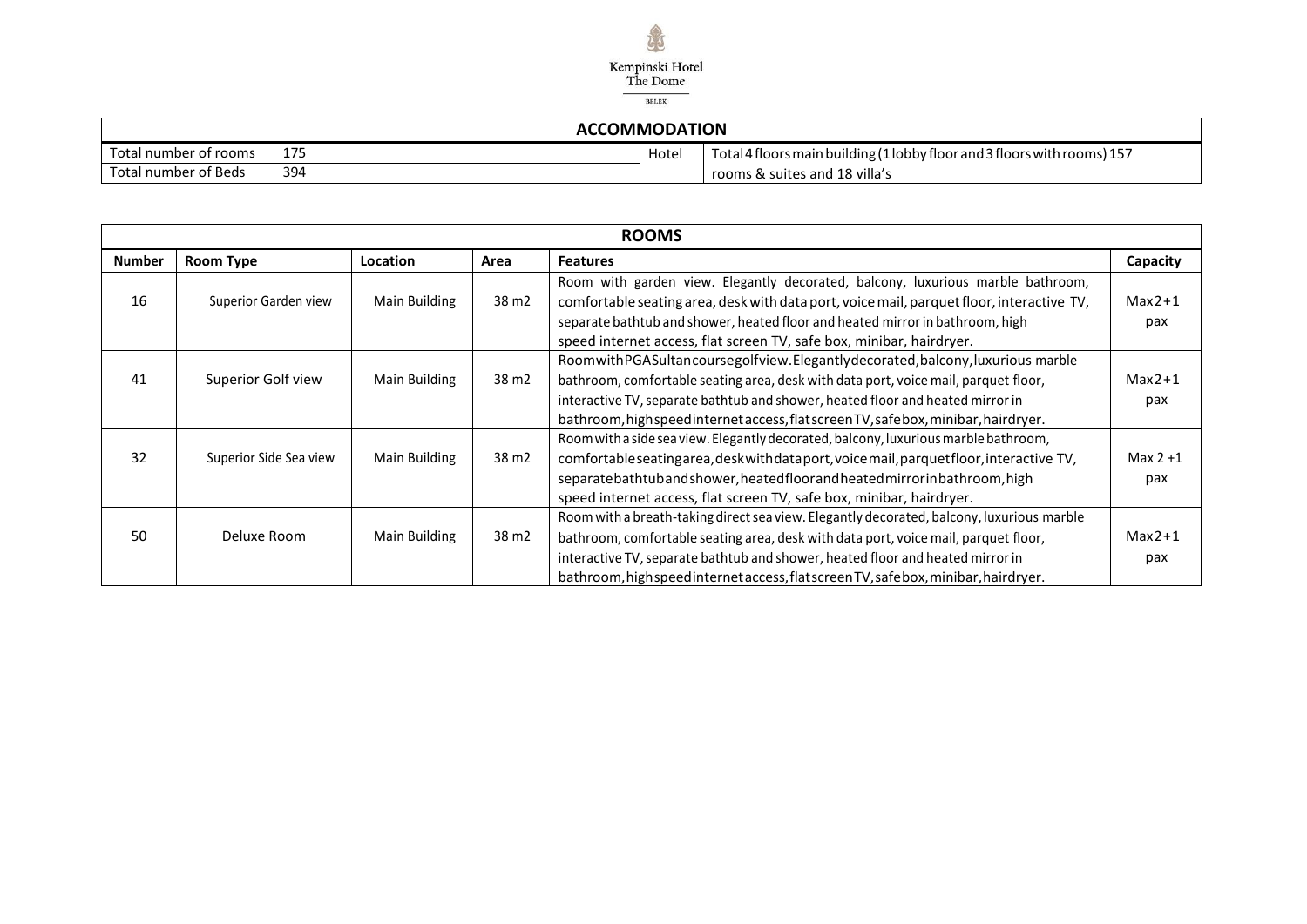

٦

ா

|                | <b>SUIILS</b>              |                      |                   |                                                                                                 |           |  |  |
|----------------|----------------------------|----------------------|-------------------|-------------------------------------------------------------------------------------------------|-----------|--|--|
| <b>Number</b>  | <b>Suite Type</b>          | Location             | Area              | <b>Features</b>                                                                                 | Capacity  |  |  |
|                |                            |                      |                   | Elegantly decorated, balcony, luxurious marble bathroom, separate comfortable seating           |           |  |  |
| 13             |                            |                      |                   | area, desk with data port, voice mail, parquet floor, interactive TV, separate bathtub and      |           |  |  |
|                | Junior Suite               | Main Building        | 48 m2             | shower, heated floor and heated mirror in bathroom, high speed                                  | Max 3 pax |  |  |
|                |                            |                      |                   | internet access, flat screen TV, safe box, minibar, hairdryer.                                  |           |  |  |
|                |                            |                      |                   | Elegantly decorated, balcony, luxurious marble bathroom, separate comfortable seating           |           |  |  |
| $\overline{2}$ | One Bedroom Suite with     | Main Building        | 76 m <sub>2</sub> | area, desk with data port, voice mail, parquet floor, interactive TV, separate bathtub and      | Max 3 pax |  |  |
|                | Golf view                  |                      |                   | shower, heated floor and heated mirror in bathroom, high speed                                  |           |  |  |
|                |                            |                      |                   | internet access, flat screen TV, safebox, minibar, hairdryer, 76 sqm                            |           |  |  |
|                |                            |                      |                   | Elegantly decorated, balcony, luxurious marble bathroom, separate comfortable seating           |           |  |  |
| $\overline{2}$ | One Bedroom Suite with     | <b>Main Building</b> | 76 m <sub>2</sub> | area, desk with data port, voice mail, parquet floor, interactive TV, separate bathtub and      | Max 3 pax |  |  |
|                | Sea view                   |                      |                   | shower, heated floor and heated mirror in bathroom, high speed                                  |           |  |  |
|                |                            |                      |                   | internet access, flat screen TV, safe box, minibar, hairdryer.                                  |           |  |  |
|                |                            |                      |                   | Elegantly decorated, balcony, luxurious marble bathroom, separate comfortable seating           |           |  |  |
| $\overline{2}$ | Two Bedroom Suite with     | <b>Main Building</b> | 114 m2            | area, desk with data port, voice mail, parquet floor, interactive TV, separate bathtub and      | Max 5 pax |  |  |
|                | Golf view                  |                      |                   | shower, heated floor and heated mirror in bathroom, high speed                                  |           |  |  |
|                |                            |                      |                   | internet access, flat screen TV, safe box, minibar, hairdryer.                                  |           |  |  |
|                |                            |                      |                   | Elegantly decorated, balcony, luxurious marble bathroom, separate comfortable seating           |           |  |  |
| $\overline{2}$ | Two Bedroom Suite with     | <b>Main Building</b> | 114 m2            | area, desk with data port, voice mail, parquet floor, interactive TV, separate bathtub and      | Max 5 pax |  |  |
|                | Sea view                   |                      |                   | shower, heated floor and heated mirror in bathroom, high speed                                  |           |  |  |
|                |                            |                      |                   | internet access, flat screen TV, safe box, minibar, hairdryer.                                  |           |  |  |
|                |                            |                      |                   | With a breath-taking seaview. Elegantly decorated, balcony, luxurious marble bathroom,          |           |  |  |
|                |                            |                      |                   | separate comfortable seating area, desk with data port, voice mail, parquet floor,              |           |  |  |
| 1              | Selcuk Suite               | <b>Main Building</b> | 180 m2            | interactive TV, separate bathtub and shower, heated floor and heated mirrorinbathroom,          | Max 4 pax |  |  |
|                |                            |                      |                   | highspeedinternetaccess, flatscreen TV, safebox, minibar,                                       |           |  |  |
|                |                            |                      |                   | hairdryer.                                                                                      |           |  |  |
|                |                            |                      |                   | <b>VILLAS</b>                                                                                   |           |  |  |
| <b>Number</b>  | <b>Suite Type</b>          | Location             | Area              | <b>Features</b>                                                                                 | Capacity  |  |  |
|                |                            |                      |                   | Semi private pool, kitchenette, large terrace, luxurious bathrooms, comfortable seating area,   |           |  |  |
| 16             | Royal Golf Villa           | <b>Golf Course</b>   | 120 m2            | state of the art equipment, fireplace, high speed internet access, flat                         | Max 4 pax |  |  |
|                |                            |                      |                   | screen TV, safe box, minibar, hairdryer. With 2 bedrooms and 2 bathrooms                        |           |  |  |
|                |                            |                      |                   | Private pool, separate kitchen, private large terrace, luxurious bathroom, comfortable          |           |  |  |
| $\overline{2}$ | Sultan Villa & Pasha Villa | <b>Golf Course</b>   | 200 m2            | seating area, state of the art equipment, high speed internet access, flat screen TV, safe box, | Max 6 pax |  |  |
|                |                            |                      |                   | minibar, hairdryer. With 3 bedrooms and 3 bathrooms                                             |           |  |  |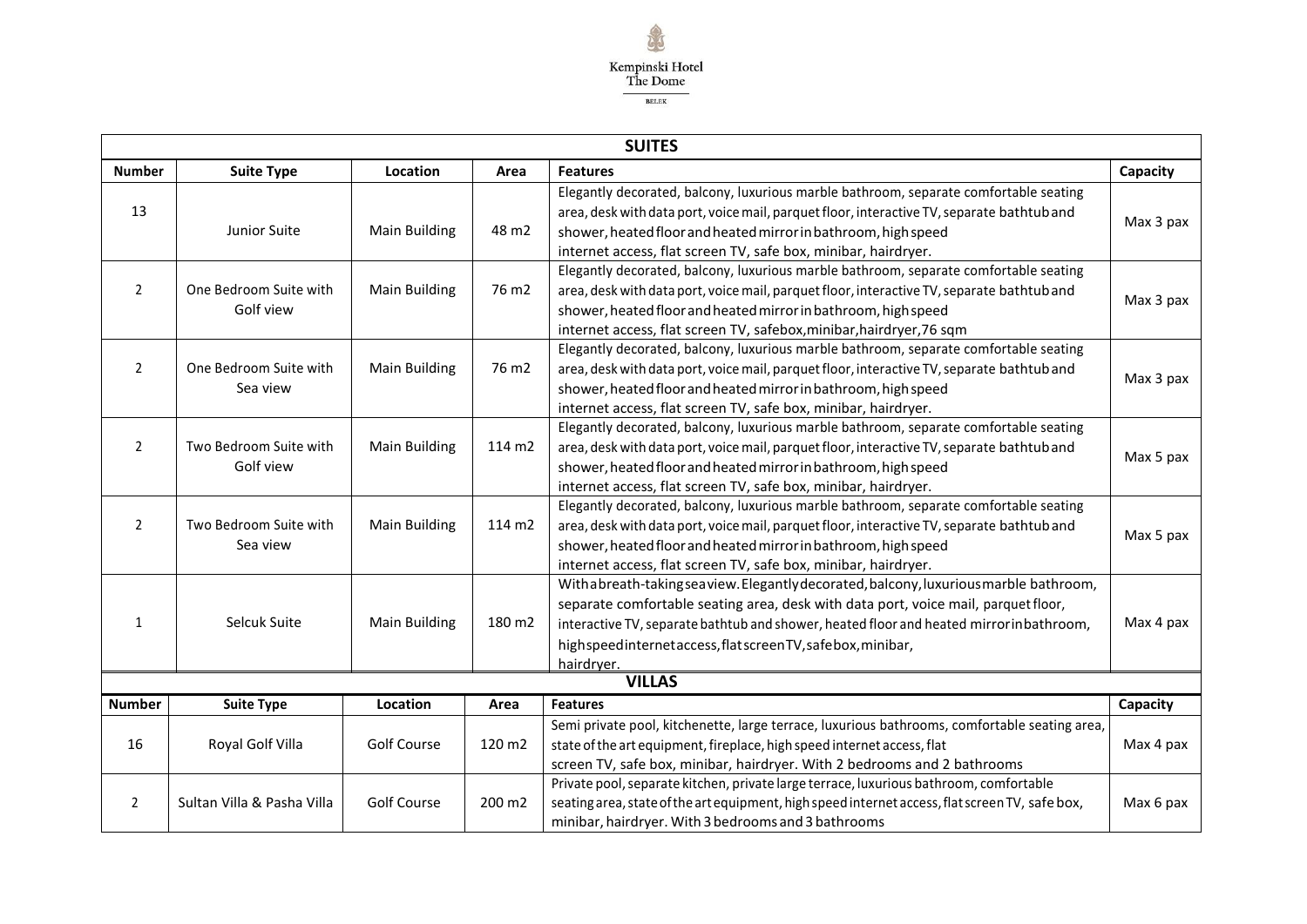

| 1                                   | <b>Presidential Villa</b>    | <b>Golf Course</b> | 280 m2                  |                    |                           |                           | Private pool, private outdoor Jacuzzi pool, separate kitchen, private large terrace,<br>private sitting area on pier, luxurious bathrooms, comfortable seating area, state of the<br>art equipment, high speed internet access, flat screen TV, safe box, minibar, hairdryer.<br>With 4 bedrooms and 4 bathrooms |                                |                               |                                |                                  |                           |                                |                      |   | Max 8 pax |
|-------------------------------------|------------------------------|--------------------|-------------------------|--------------------|---------------------------|---------------------------|------------------------------------------------------------------------------------------------------------------------------------------------------------------------------------------------------------------------------------------------------------------------------------------------------------------|--------------------------------|-------------------------------|--------------------------------|----------------------------------|---------------------------|--------------------------------|----------------------|---|-----------|
| <b>Accommodation Specifications</b> |                              |                    | Superior Garden<br>View | Superior Golf View | Superior Side Sea<br>View | Deluxe room               | <b>Junior Suite</b>                                                                                                                                                                                                                                                                                              | One Bedroom Suite<br>Golf view | One Bedroom Suite<br>Sea view | Two Bedroom Suite<br>Golf View | Sea<br>Two Bedroom Suite<br>view | Selcuk Suite              | Royal Golf Villa               | Sultan & Pasha Villa |   |           |
|                                     | Garden / Land View           |                    |                         |                    | X                         |                           |                                                                                                                                                                                                                                                                                                                  |                                |                               |                                |                                  |                           |                                |                      |   |           |
| <b>Golf View</b>                    |                              |                    |                         |                    |                           | $\pmb{\chi}$              |                                                                                                                                                                                                                                                                                                                  |                                |                               | X                              |                                  | X                         |                                |                      | X | X         |
| Partly Sea View                     |                              |                    |                         |                    |                           |                           | X                                                                                                                                                                                                                                                                                                                |                                |                               |                                |                                  |                           |                                |                      |   |           |
| Sea View                            |                              |                    |                         |                    |                           |                           |                                                                                                                                                                                                                                                                                                                  | $\pmb{\chi}$                   | X                             |                                | X                                |                           | X                              | X                    |   |           |
| Bathrobe                            |                              |                    |                         |                    | X                         | X                         | X                                                                                                                                                                                                                                                                                                                | X                              | X                             | X                              | X                                | X                         | X                              | X                    | Χ | X         |
| Slippers                            |                              |                    |                         |                    | x                         | X                         | X                                                                                                                                                                                                                                                                                                                | X                              | X                             | X                              | X                                | X                         | X                              | $\pmb{\chi}$         | X | X         |
| <b>Bath products</b>                |                              |                    |                         |                    | x                         | X                         | X                                                                                                                                                                                                                                                                                                                | X                              | $\pmb{\mathsf{X}}$            | X                              | X                                | X                         | X                              | $\pmb{\mathsf{X}}$   | Χ | X         |
|                                     | Shaving / Make-up mirror     |                    |                         |                    | X                         | X                         | $\mathsf{x}$                                                                                                                                                                                                                                                                                                     | X                              | X                             | X                              | $\mathsf{x}$                     | X                         | X                              | X                    | X | X         |
| Hair Dryer                          |                              |                    |                         |                    | x                         | X                         | X                                                                                                                                                                                                                                                                                                                | X                              | x                             | X                              | X                                | X                         | x                              | X                    | X | X         |
| <b>Shower Cabin</b>                 |                              |                    |                         |                    | x                         | X                         | X                                                                                                                                                                                                                                                                                                                | X                              | X                             | $\pmb{\chi}$                   | X                                | X                         | X                              | X                    | X | X         |
| <b>Bathtub</b>                      |                              |                    |                         |                    | X                         | X                         | X                                                                                                                                                                                                                                                                                                                | $\boldsymbol{\mathsf{x}}$      | x                             | X                              | X                                | X                         | X                              | $\pmb{\mathsf{X}}$   | X | X         |
| Jacuzzi                             |                              |                    |                         |                    |                           |                           |                                                                                                                                                                                                                                                                                                                  |                                |                               |                                |                                  |                           |                                | $\mathsf{x}$         | X | X         |
| Digital safe box                    |                              |                    |                         |                    | x                         | X                         | X                                                                                                                                                                                                                                                                                                                | X                              | X                             | X                              | X                                | X                         | x                              | X                    | x | X         |
| Wi-Fi                               |                              |                    |                         |                    | X                         | X                         | $\mathsf{x}$                                                                                                                                                                                                                                                                                                     | $\boldsymbol{\mathsf{x}}$      | x                             | $\pmb{\chi}$                   | X                                | $\boldsymbol{\mathsf{x}}$ | X                              | X                    | X | X         |
|                                     | Direct dial telephone        |                    |                         |                    | x                         | X                         | $\pmb{\chi}$                                                                                                                                                                                                                                                                                                     | X                              | x                             | X                              | X                                | X                         | x                              | X                    | X | X         |
| LCD TV                              |                              |                    | x                       | X                  | X                         | X                         | x                                                                                                                                                                                                                                                                                                                | X                              | X                             | X                              | x                                | X                         | X                              | X                    |   |           |
| <b>DVD Player</b><br>Kettle         |                              |                    |                         |                    |                           | X                         |                                                                                                                                                                                                                                                                                                                  |                                |                               | X                              |                                  | X                         | X                              | X                    |   |           |
| Central Air Condition               |                              |                    | x                       | X                  | X<br>$\mathsf{x}$         | $\boldsymbol{\mathsf{x}}$ | x<br>X                                                                                                                                                                                                                                                                                                           | X                              | X                             | X                              | x<br>X                           | X<br>$\mathsf{x}$         | X<br>$\boldsymbol{\mathsf{X}}$ | X                    |   |           |
| Deckchair on terrace                |                              |                    | X                       | X                  |                           |                           |                                                                                                                                                                                                                                                                                                                  | X                              | X                             |                                |                                  |                           | X                              | X<br>X               |   |           |
| Table for luggage                   |                              |                    |                         | x                  | х                         | x                         | X                                                                                                                                                                                                                                                                                                                | х                              | X                             | X                              | X                                | X                         | X                              | X                    | X |           |
|                                     | Hygiene sets in the bathroom |                    |                         |                    | x                         | X                         | X                                                                                                                                                                                                                                                                                                                | X                              | x                             | X                              | X                                | X                         | x                              | X                    | X | X         |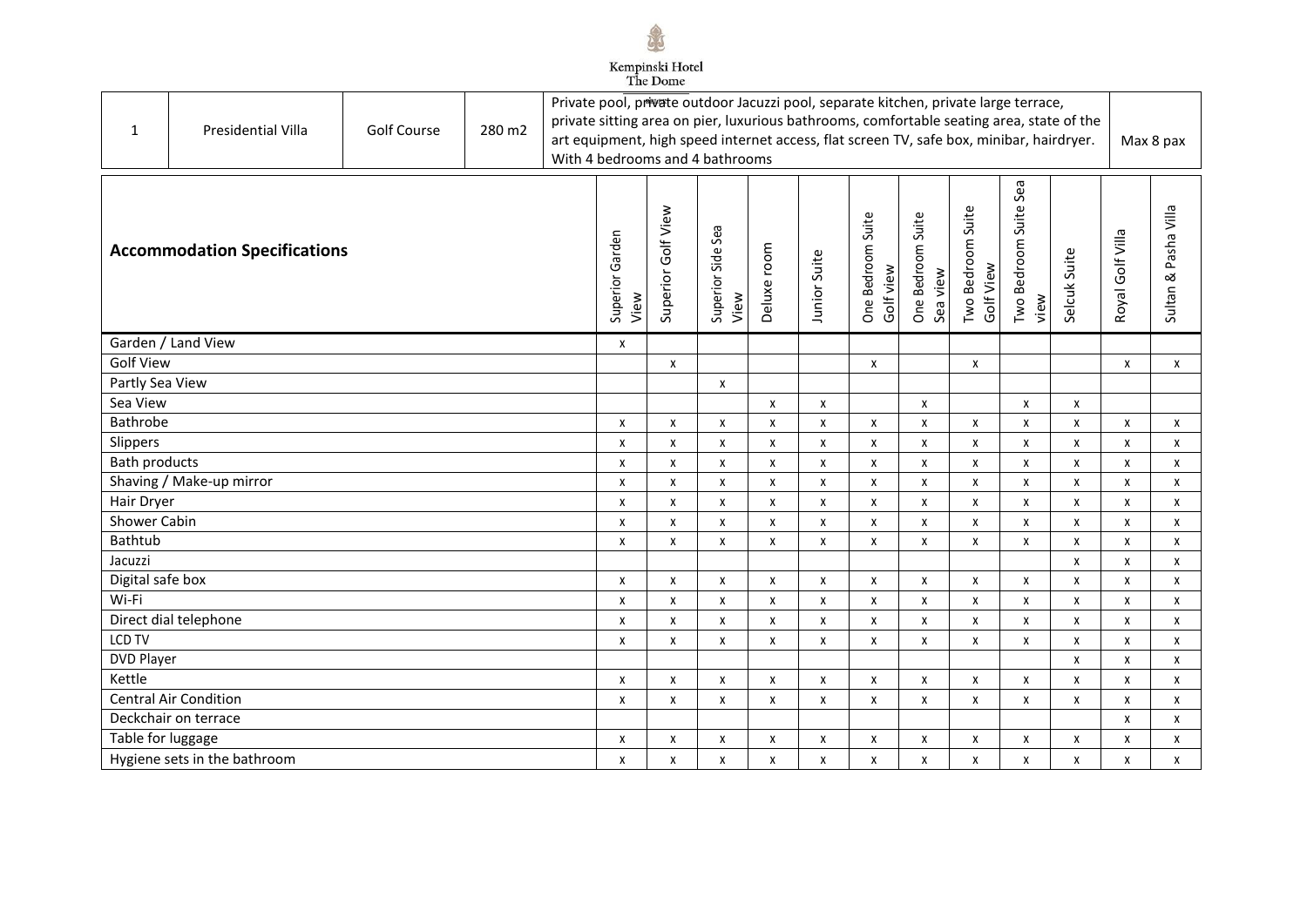

 ${\tt BELEK}$ 

| <b>Accommodation Specifications</b>                             | Garden<br>Superior<br>View | Superior Golf View | Sea<br>Superior Side<br>View | Deluxe room | Junior Suite | One Bedroom Suite<br>Golf view | One Bedroom Suite<br>Sea view | Suite Golf View<br>Two Bedroom | Two Bedroom<br>Sea view<br>Suite: | Selçuk Suite | Royal Golf Villa | Pasha Villa<br>$\propto$<br>Sultan |
|-----------------------------------------------------------------|----------------------------|--------------------|------------------------------|-------------|--------------|--------------------------------|-------------------------------|--------------------------------|-----------------------------------|--------------|------------------|------------------------------------|
| VIP airport transfer min. 7 nights stay                         |                            |                    |                              |             |              |                                |                               |                                |                                   | X            |                  | x                                  |
| Pillow Menu (4 types)                                           | X                          | X                  | $\mathsf{x}$                 | X           | X            | X                              | X                             | X                              | $\mathsf{x}$                      | $\mathsf{x}$ | X                | X                                  |
| For families with children: Chocolate drink or milk (on request | х                          | x                  | X                            | X           | X            | X                              | x                             | X                              | X                                 | X            | X                | X                                  |
| Tea & coffee setup                                              | x                          | X                  | X                            | x           | X            | X                              | X                             | X                              | X                                 | X            | x                | X                                  |
| Turndown service                                                |                            |                    |                              |             |              |                                |                               |                                |                                   | X            | х                | X                                  |
| Daily newspaper service (on request)                            | х                          | X                  | X                            | x           | X            | X                              | х                             | x                              | X                                 | X            | X                | x                                  |
| Minibar                                                         | X                          | x                  | $\mathsf{x}$                 | X           | X            | $\boldsymbol{\mathsf{x}}$      | X                             | X                              | $\boldsymbol{\mathsf{x}}$         | X            | X                | X                                  |
| Elegance Bar                                                    |                            |                    |                              |             |              |                                |                               |                                |                                   | X            |                  | X                                  |
| Fruit plate upon arrival                                        |                            |                    |                              |             |              |                                |                               |                                |                                   | X            | X                | X                                  |
| Exotic fruit dish                                               |                            |                    |                              |             |              |                                |                               |                                |                                   | X            | X                | X                                  |
| Capsule coffee machine                                          |                            |                    |                              |             |              |                                |                               |                                |                                   | X            | X                | X                                  |
| Nuts and dried fruits                                           |                            |                    |                              |             |              |                                |                               |                                |                                   | X            | x                | X                                  |
| Champagne & flowers upon arrival                                |                            |                    |                              |             |              |                                |                               |                                |                                   | X            | X                | X                                  |
| Turkish delight plate upon arrival                              |                            |                    |                              |             |              |                                |                               |                                |                                   | X            |                  | X                                  |
| Express Check-in (in accommodation)                             |                            |                    |                              |             |              |                                |                               |                                |                                   | X            | X                | x                                  |
| <b>Beach Cabana</b>                                             |                            |                    |                              |             |              |                                |                               |                                |                                   | X            |                  | x                                  |
| Pavilion on beach                                               | х                          | X                  | X                            | X           | X            | X                              | X                             | x                              | X                                 | X            | X                | X                                  |
| Buggy                                                           |                            |                    |                              |             |              |                                |                               |                                |                                   |              | X                | X                                  |
| <b>Butler Service</b>                                           |                            |                    |                              |             |              |                                |                               |                                |                                   |              | X                | X                                  |
| Iron and iron board in room (on request)                        |                            |                    |                              |             |              |                                |                               |                                |                                   |              | X                |                                    |
| Laundry Service (once per week, min. 7 nights stay)             |                            |                    |                              |             |              |                                |                               |                                |                                   | X            |                  | X                                  |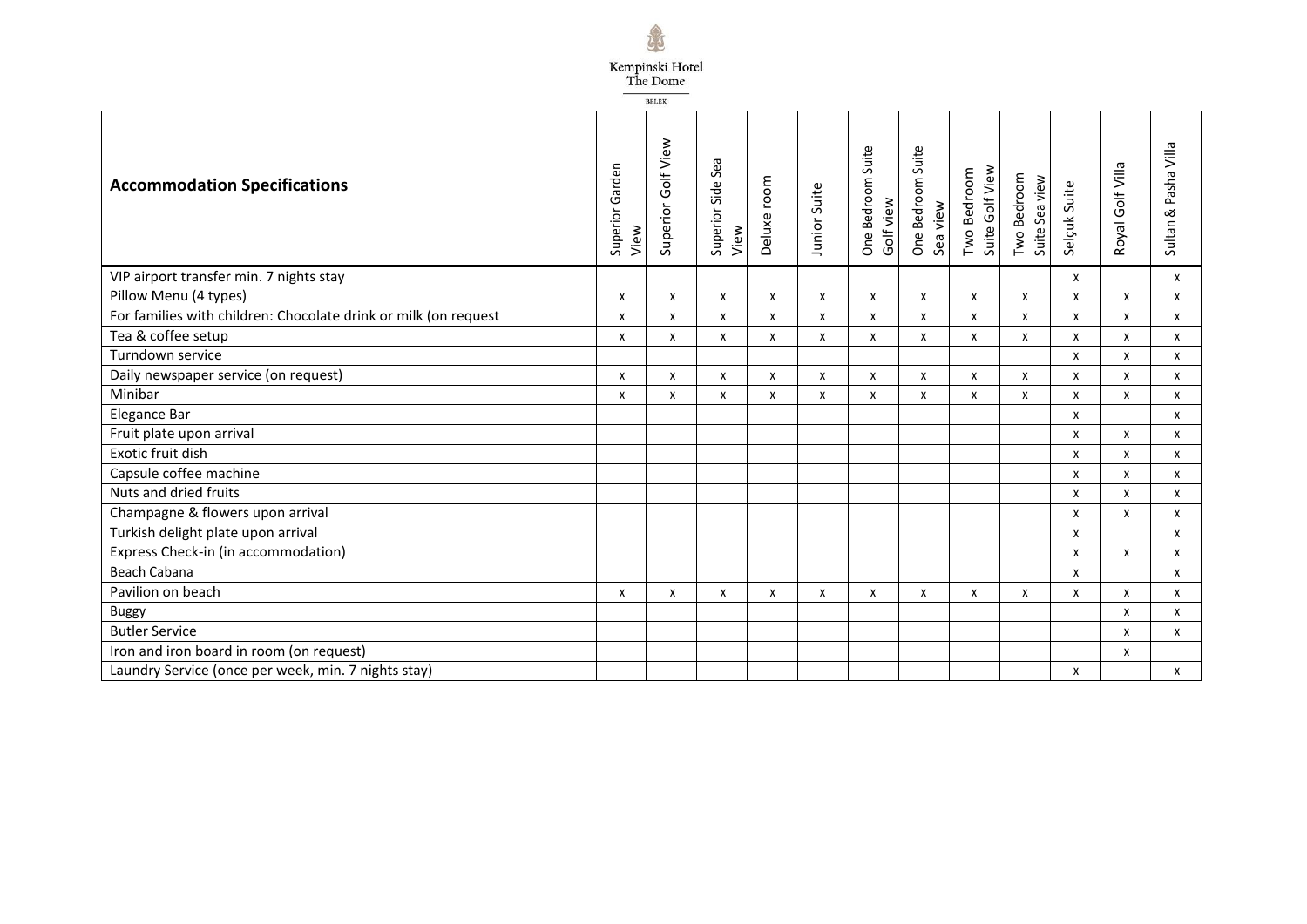

| <b>TANATION</b>                                                |                      |  |  |  |  |
|----------------------------------------------------------------|----------------------|--|--|--|--|
| <b>FOOD &amp; BEVERAGE SERVICES</b>                            |                      |  |  |  |  |
|                                                                | Luxury All Inclusive |  |  |  |  |
| 1 Main Buffet Restaurant<br>3 A la Carte Restaurants<br>6 Bars |                      |  |  |  |  |

| LUXURY ALL INCLUSIVE BEVERAGE CONCEPT                          |                                                                                 |  |  |  |
|----------------------------------------------------------------|---------------------------------------------------------------------------------|--|--|--|
| Local and selected imported alcoholic and non-alcoholic drinks | Local house wine with the choice of red , white and rose at the Main Restaurant |  |  |  |
| Varieties of fresh fruit and vegetable juices                  | Coffee & Tea varieties in the Dome Café                                         |  |  |  |
| Beverage Service to your deck chair on the beach & pool        | Ice cream at the beach & pool                                                   |  |  |  |

|                 |                                                         |                                                  | <b>Alcoholic Brands</b>                                |                                 |                                       |
|-----------------|---------------------------------------------------------|--------------------------------------------------|--------------------------------------------------------|---------------------------------|---------------------------------------|
| Whiskey         | Chivas Regal 12 Years<br>Jack Daniels<br>Gentleman Jack | Glenmorangie 10 Years<br>Jameson                 | Johnnie Walker Black Label<br>Johnnie Walker Red Label | Jim Beam<br>Ballantine's        | 100 Pipers (Chivas<br>Brother)<br>J&B |
| Vodka           | <b>Absolut Selection</b><br>Belvedere                   | Stolichnaya<br>Finlandia                         | Smirnoff                                               | <b>Russian Standart</b>         | Local Vodka                           |
| Gin             | Bombay                                                  | Tanqueray                                        | Gordon's                                               | Beefeater                       | Local Gin                             |
| Rom             | Bacardi<br>Cachaca Janeiro                              | Havana Club 3 Years                              | Captain Morgan Black                                   | Caribbean                       | Santa Cruise                          |
| Tequela         | Patron Silver                                           | Olmeca Silver                                    | Olmeca Mariachi                                        | El Jimodor                      |                                       |
| Cognac & Brandy | Remmy Martin XO                                         | Hennesy VS                                       | Metaxa 7 Years                                         |                                 |                                       |
| Aperatif        | Campari / Garrone Bitter<br>Yeni Raki                   | Martini / Garrone Bianco<br><b>Tekirdag</b>      | Martini / Garrone Rosso<br>Efe (fresh grape)           | Martini / Garrone Dry<br>Aperol |                                       |
| <b>Beer</b>     | Efes*<br>Non-Alcholic*                                  | <b>Efes Draught</b>                              | Miller*                                                | Beck's*                         | Heineken*                             |
| <b>Liquers</b>  | Malibu<br>Archer's<br>Kahlua                            | <b>Fernet Branca</b><br>Drambuie<br>Jagermeister | Baileys<br>Limon Cello                                 | Cointreau<br>Amaretto           | Safari<br>Southern Comfort            |

\*Served in bottle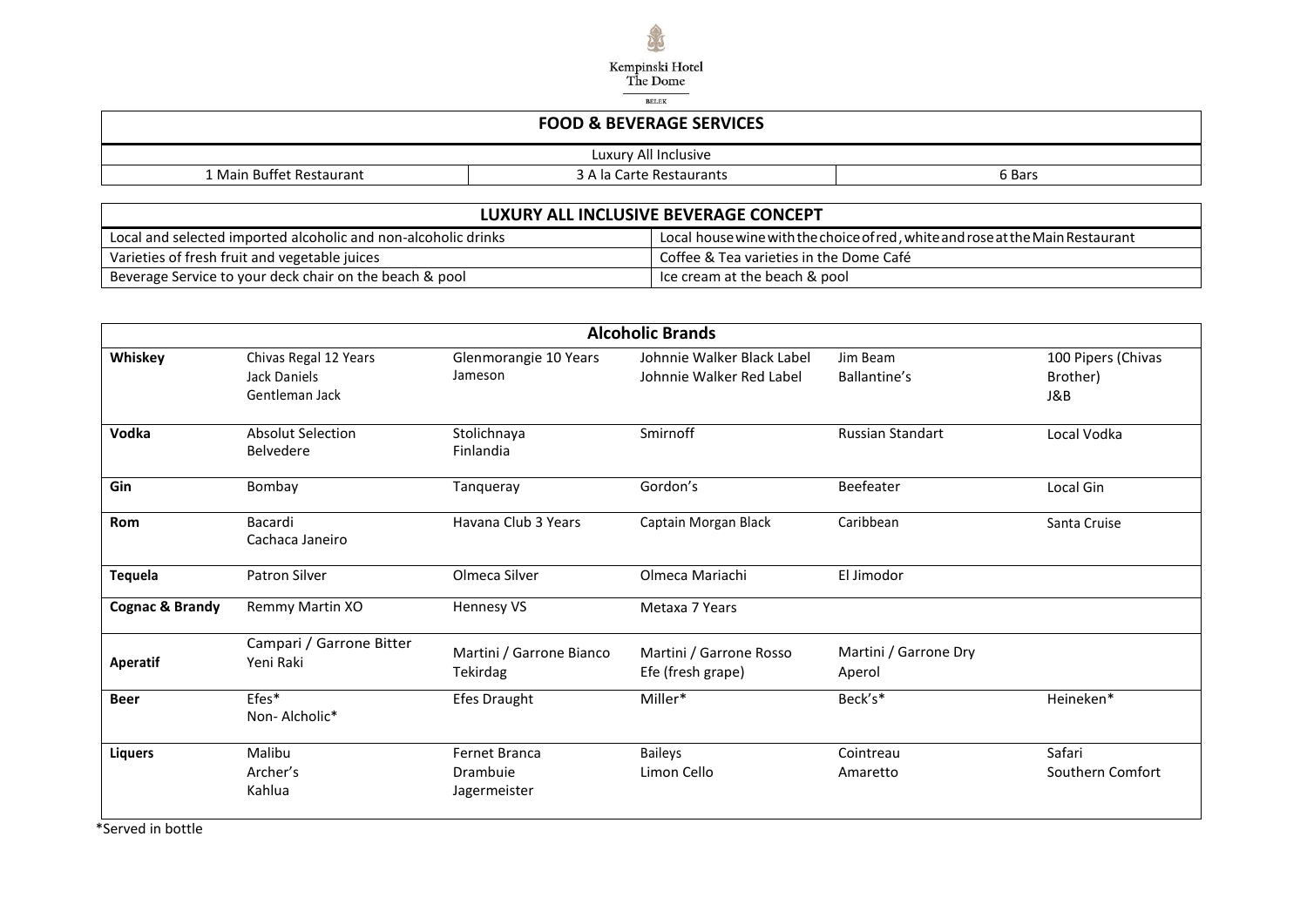

| <b>Bars</b>          | <b>Activities</b>            | <b>Details</b>                                                                                                                                                                         | <b>Openings Hours</b>      | <b>Luxury All Inclusive</b>                   |
|----------------------|------------------------------|----------------------------------------------------------------------------------------------------------------------------------------------------------------------------------------|----------------------------|-----------------------------------------------|
| Dome Café            | Beverage and Shisha          | Lobby lounge setting with Panoramic View of the pool and<br>Garden. Ideal for afternoon Tea and Coffee<br>Specialties.                                                                 | 09:00-24:00                | Beverages included                            |
| Piano Bar            | Beverage service             | Lounge setting where you can enjoy long drinks,<br>Cocktails in a Glamorous atmosphere in the hearth of our Lobby,<br>along with Live Music<br>(Seasonal)                              | 17:00-24:00                | Beverages included                            |
| Pier Bar             | Beverage service             | Located on the hotel Pier                                                                                                                                                              | 10:00-19:00<br>23:00-01:00 | Beverages included                            |
| Swim Up              | Beverage service             | Located in the pool                                                                                                                                                                    | $11:00 - 18:00$            | Beverages included                            |
| Putters Jazz Lounge  | Beverage service             | Smoking is allowed in the bar. Big screen opportunity to enjoy<br>Golf, Formula 1 races and Football matches.<br>(Seasonal)                                                            | $17:00 - 24:00$            | Beverages included                            |
| Palm Lounge & Bar    | Beverage service             | At the Palm Lounge & Bar; there will be all cold and hot<br>beverages, freshly squeezed juices, alcoholic and non-alcoholic<br>cocktails, wine & sparkling wines.<br>Daily live music. | $09:00 - 24:00$            | Beverages included                            |
| Kempinski Patisserie | <b>Beverage and Desserts</b> | Located next to Piano Bar, in the lobby area, where you can enjoy<br>wide ranges of coffee possibilities and delicious pastries.<br>(Seasonal)                                         | $15:00 - 18:00$            | <b>Beverages and Pastries</b><br>are Included |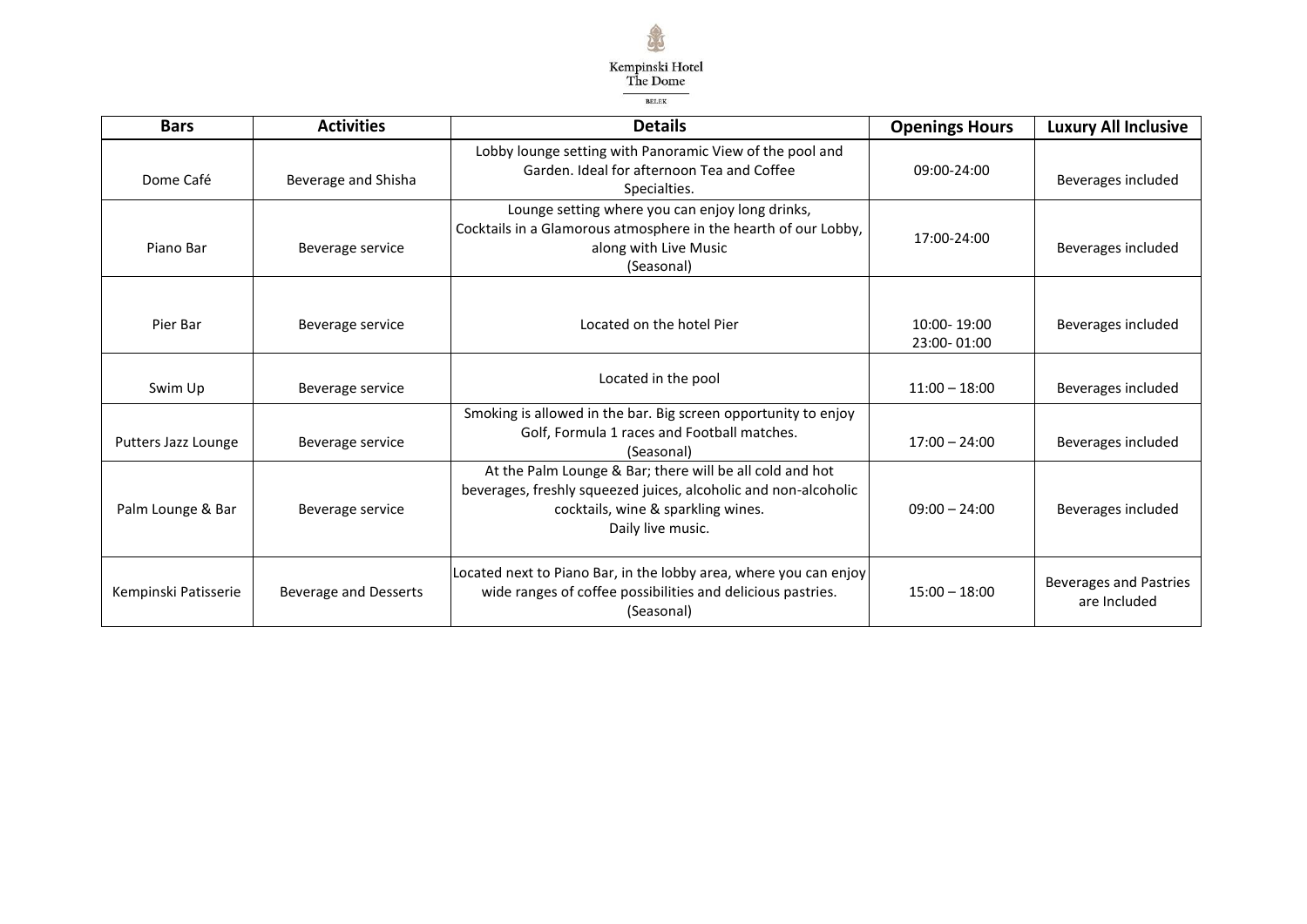

|                               |                                                          | <b>Minibar</b>   |             |                        |  |  |
|-------------------------------|----------------------------------------------------------|------------------|-------------|------------------------|--|--|
| Coca cola / Diet cola         | Fanta                                                    | Sprite           | Soda        | Ice Tea                |  |  |
| Still Water                   | Sparkling Water                                          | Orange Juice     | Apple Juice | Coffee & Tea varieties |  |  |
| Chocolate                     | <b>Biscuit</b>                                           | Efes Pilsen Beer | <b>Nuts</b> |                        |  |  |
|                               | Elegance Bar for Sultan & Pasha Villa's and Selçuk Suite |                  |             |                        |  |  |
| Efes Pilsen Beer              | Coca cola / Diet cola                                    | Fanta            | Sprite      | Soda                   |  |  |
| Still Water                   | Sparkling Water                                          | Orange Juice     | Apple Juice | Tonic                  |  |  |
| Mixed nuts                    | Chocolate                                                | <b>Biscuit</b>   | Chips       | Espresso Machine & Tea |  |  |
|                               |                                                          |                  |             | varieties              |  |  |
| Selected local Red/White wine |                                                          |                  |             |                        |  |  |

 **Mini Bar**: Minibars are refilled daily between 09:30-16:00 **(Except any special request**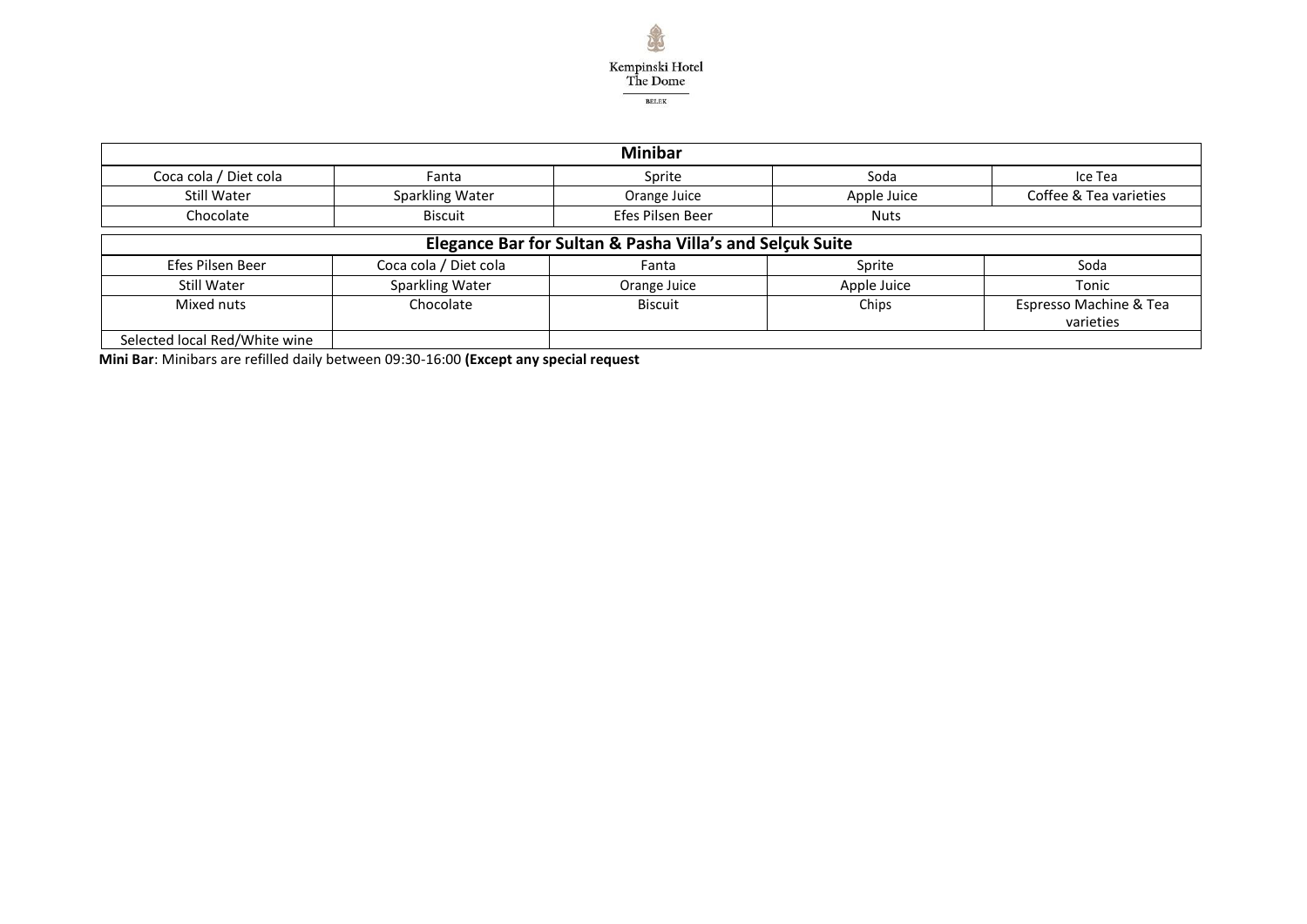

| <b>Restaurants</b>         | <b>Activities</b> | <b>Type</b> | <b>Details</b>                                                                                                                                                                                           | <b>Opening Hours</b> | <b>Luxury All Inclusive</b> |
|----------------------------|-------------------|-------------|----------------------------------------------------------------------------------------------------------------------------------------------------------------------------------------------------------|----------------------|-----------------------------|
|                            | <b>Breakfast</b>  | Open Buffet | All drinks are served to the table, Fresh Orange, Carrot and<br>Grapefruit Juices, coffee / tea served in pots, a selection of<br>different tea.                                                         | $06:30 - 10:30$      | Buffet&Beverage<br>included |
| Lale Restaurant            | Lunch             | Open Buffet | Welcoming with aperitif drinks. All drinks are served to the<br>table. Rich choice of open Buffet, Fruits Patisserie and Ice<br>cream corner.                                                            | 12:30-14:30          | Food & Beverage<br>included |
|                            | Dinner            | Open Buffet | Welcoming with aperitif drinks. All drinks are served to the<br>table. Different buffet themes. Varieties of Grilled Fish and<br>Meat. Rich choice of Patisserie, Pasta Corner, Fruits and<br>Ice Cream. | 19:00-22:00          | Food & Beverage<br>included |
| <b>Cilantro Restaurant</b> | Dinner            | A la Carte  | Located in the Lobby level offering an Italian fare with<br>accents and influence from all over the Italian region.<br>Service charge of Euro 20 per person*                                             | 19:00-22:00          | Extra                       |
| <b>Traders Spice</b>       | Dinner            | A la Carte  | Interactive show kitchen to appetite the senses,<br>featuring Culinary treats from Indian Ocean to the<br>Southern Seas.<br>Service charge of Euro 20 per person*                                        | 19:00-22:00          | Extra                       |
| Palm Lounge & Bar          | Lunch             | A la Carte  | Mouth-watering Grilled specialties, pizza andsalad at<br>the Garden area between the Pool and the Beach                                                                                                  | $13:00 - 18:00$      | A la carte menu             |

\* The opening day(s) of this a la Carte Restaurant will be advised and may be closed

 **Kindlynotethatopeningdaysand/orhoursfordinneraresubjecttochange,basedonseasonandweatherconditions. Mealplanstartsat14:00on arrivaldayandfinishesat12:00ondepartureday.**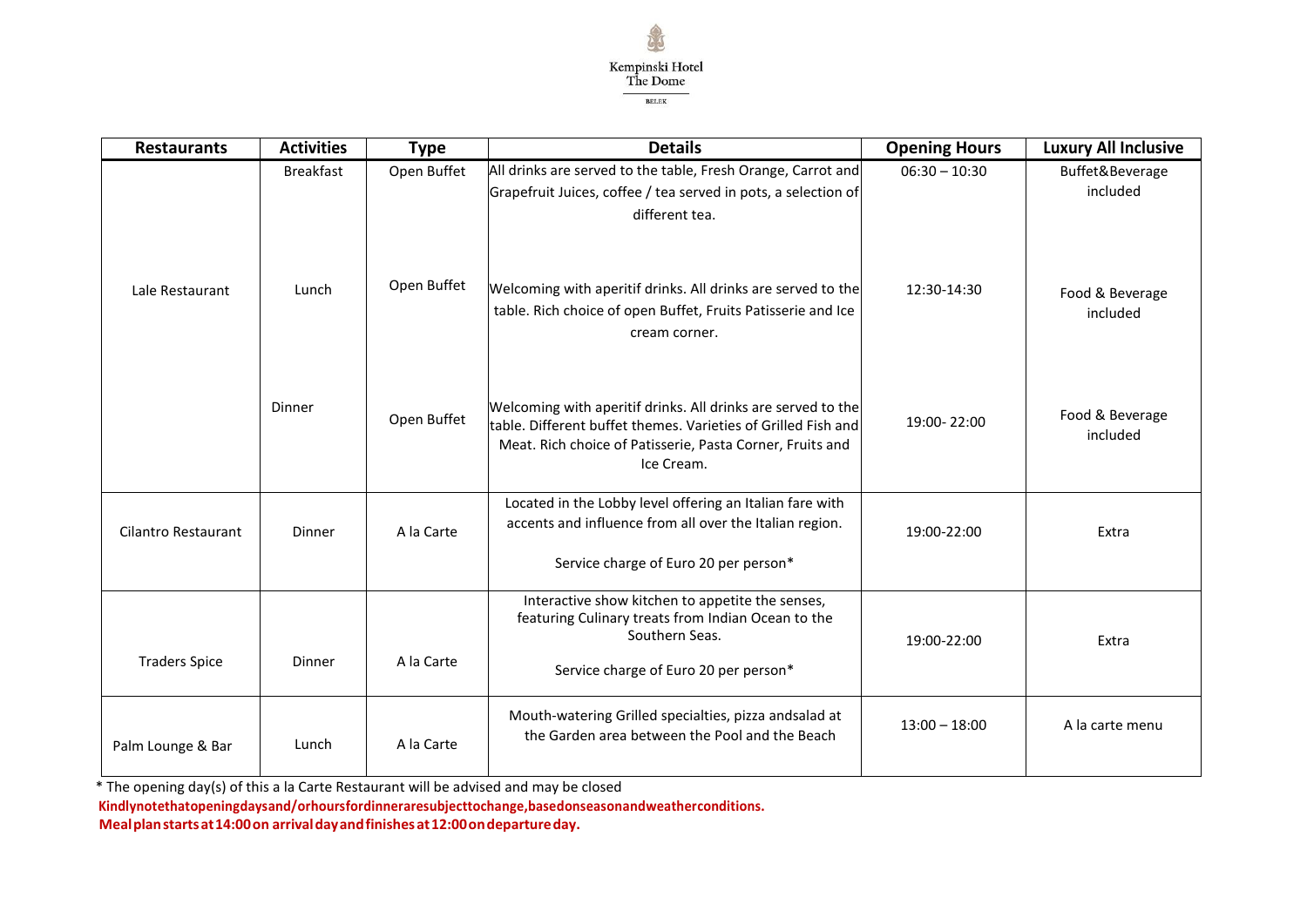

|       | <b>ENTERTAINMENT – SPORT – ACTIVITIES</b> |                                     |                               |                                   |  |  |
|-------|-------------------------------------------|-------------------------------------|-------------------------------|-----------------------------------|--|--|
| Free  | <b>Board Games</b><br>5 km Jogging Route  | <b>Fitness Center</b><br>Live Music | Table Tennis<br>Evening Shows | Tennis Court & Equipment rental** |  |  |
| Extra | Golf Course<br>Water sport                | Golf Lessons                        | Tennis Lessons                | Football (one professional field) |  |  |

 **\*\*There is no flood light in the court.**

| THE DOME SANITAS SPA & THALASSO |                                            |               |                      |                    |          |  |
|---------------------------------|--------------------------------------------|---------------|----------------------|--------------------|----------|--|
|                                 | The Dome Sanitas Spa is based on 3.600 sqm |               |                      |                    |          |  |
| Free                            | Turkish Hamam                              | Steam Bath    | TurkishBath          | Tropical Shower    | 3 Saunas |  |
|                                 | Outdoor Pool                               | Resting Area  | <b>FitnessCenter</b> | HeatedIndoorPool   | Jacuzzi  |  |
| <b>ExtraCharge</b>              | <b>ThalassoCenter</b>                      | Beauty Center | Hairdresser          | Massage treatments |          |  |

| <b>SWIMMING POOL</b>                 |                |               |       |           |                    |        |                |
|--------------------------------------|----------------|---------------|-------|-----------|--------------------|--------|----------------|
| Pool                                 | <b>Outdoor</b> | <b>Indoor</b> | Cover | Sea Water | <b>Fresh Water</b> | Depth  | M <sub>2</sub> |
| Indoor Pool                          |                |               |       |           |                    | 140 cm | 122            |
| Indoor Children's Pool               |                |               |       |           |                    | 40 cm  | 28             |
| Main Pool                            |                |               |       |           |                    | 140 cm | 2123           |
| Outdoor Children's Pool by Mini Club |                |               |       |           |                    | 40 cm  | -90            |
| Outdoor Children's Pool              |                |               |       |           |                    | 40 cm  | 36             |
| <b>Thalasso Pool</b>                 |                |               |       |           |                    | 140 cm | -82            |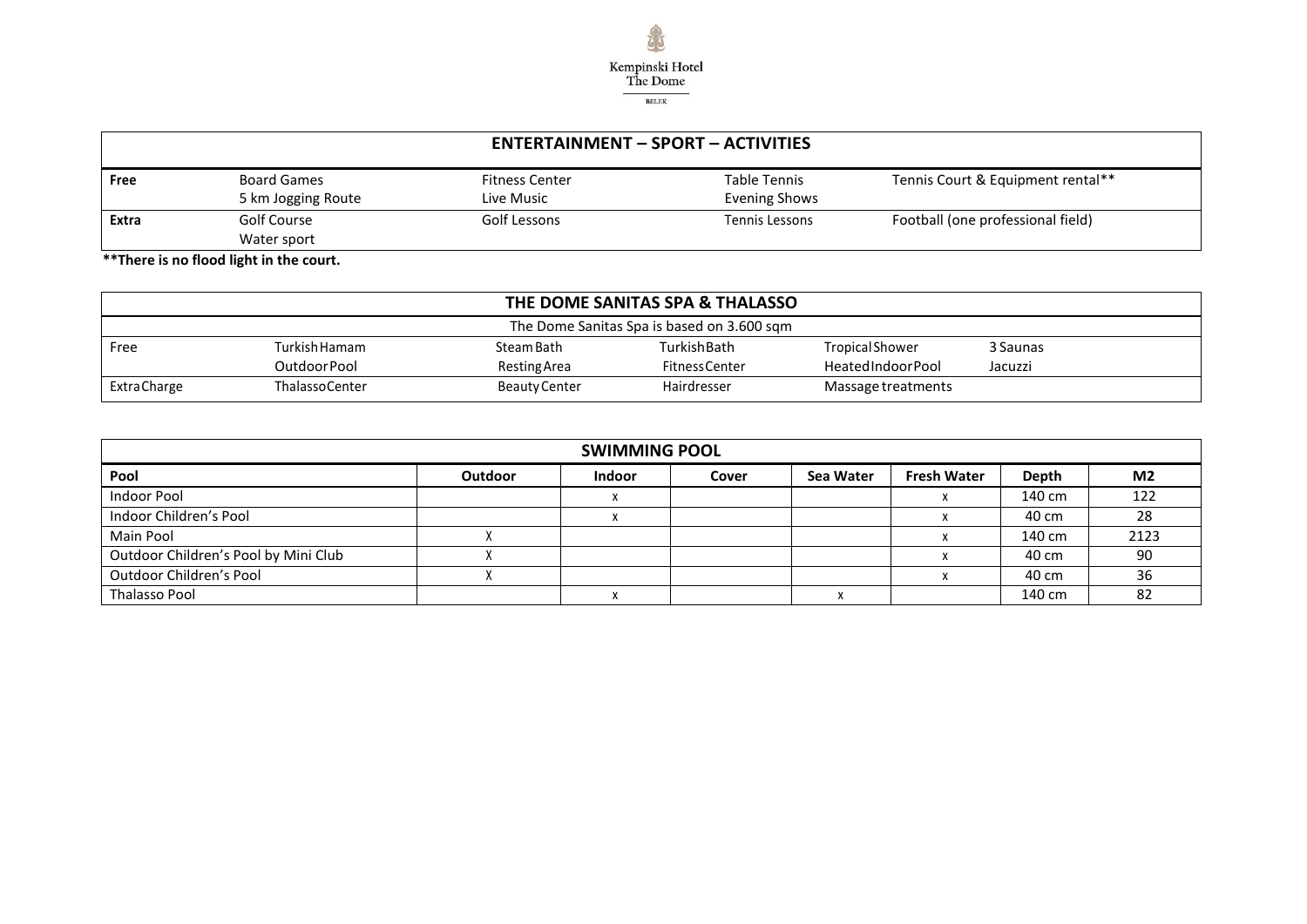

| <b>LITTLE GUESTS</b>                             |                                                              |  |  |  |
|--------------------------------------------------|--------------------------------------------------------------|--|--|--|
| Additional amenities and benefits for children   |                                                              |  |  |  |
| Special Kid's welcome cocktail                   | Sterilizer                                                   |  |  |  |
| Welcome gift for kids                            | No-Tear shampoo and special children toiletries              |  |  |  |
| Playground                                       | Baby phone                                                   |  |  |  |
| Bathroom step                                    | Baby bed                                                     |  |  |  |
| Baby Corner in main buffet restaurant (Seasonal) | Child-sized bathrobes and slippers                           |  |  |  |
| Bedtime milk, if applicable                      | Baby bathtub                                                 |  |  |  |
| Child safety seats (Transfer)                    | Children's menus and snacks - Main restorant & Palm Pavilion |  |  |  |
| High chairs in restaurants                       | Babysitting services*                                        |  |  |  |

**\*\*Extra charge, upon availability 24 hours pre-reservation required**

| <b>Mini Club</b>                                                                                         |             |  |  |
|----------------------------------------------------------------------------------------------------------|-------------|--|--|
| Playground, two outdoor and one indoor Kids' pools are available for children between 04-12 years of age |             |  |  |
| Painting                                                                                                 | PlayStation |  |  |
| Handicraft                                                                                               | Cinema      |  |  |
| Cookies-baking                                                                                           | Mini disco  |  |  |
| Beach games                                                                                              |             |  |  |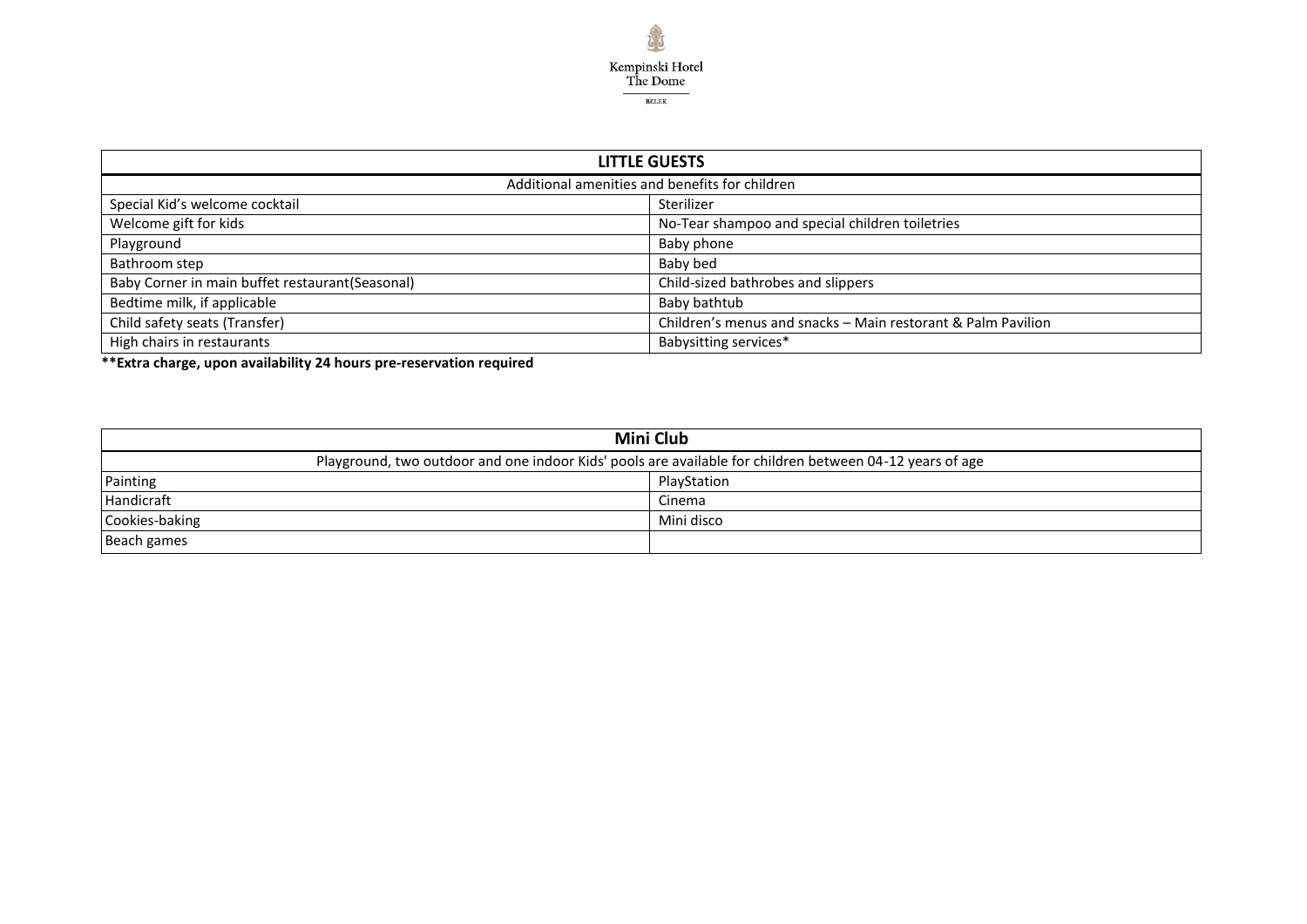

| <b>CONFERENCE FACILITIES</b> |                                 |                          |  |
|------------------------------|---------------------------------|--------------------------|--|
| Type                         | <b>Name of Meeting Facility</b> | Capacity (theatre style) |  |
| Ballroom                     | Karatay                         | 400                      |  |
| Workshop 1                   | Karatay 1                       | 50                       |  |
| Workshop 2                   | Karatay 2                       | 50                       |  |
| Workshop 3                   | Divan 1                         | 70                       |  |
| Workshop 4                   | Divan 2                         | 70                       |  |
| Workshop 5                   | Divan <sub>3</sub>              | 12                       |  |